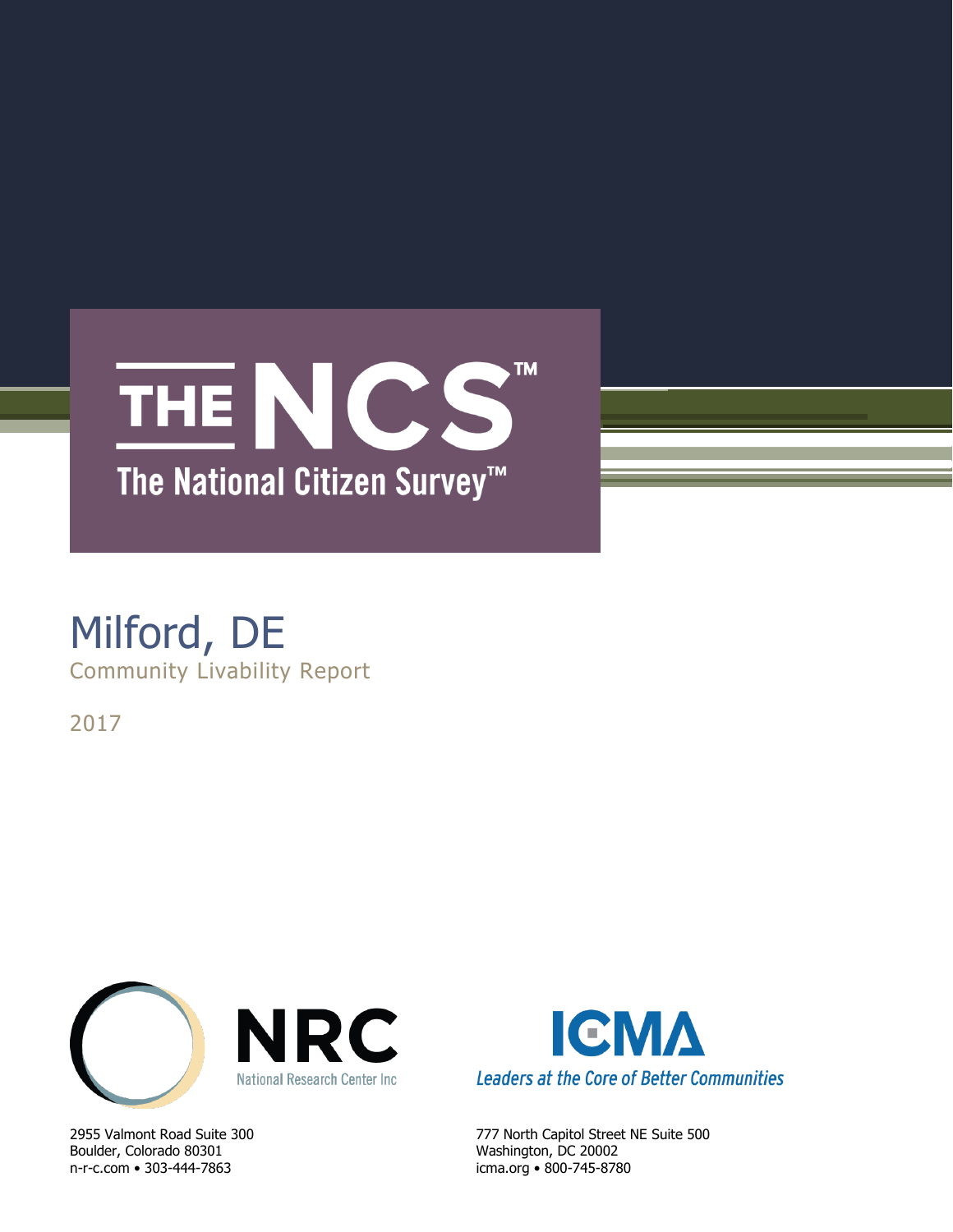# **Contents**



The National Citizen Survey™ © 2001-2017 National Research Center, Inc.

The NCS™ is presented by NRC in collaboration with ICMA.

NRC is a charter member of the AAPOR Transparency Initiative, providing clear disclosure of our sound and ethical survey research practices.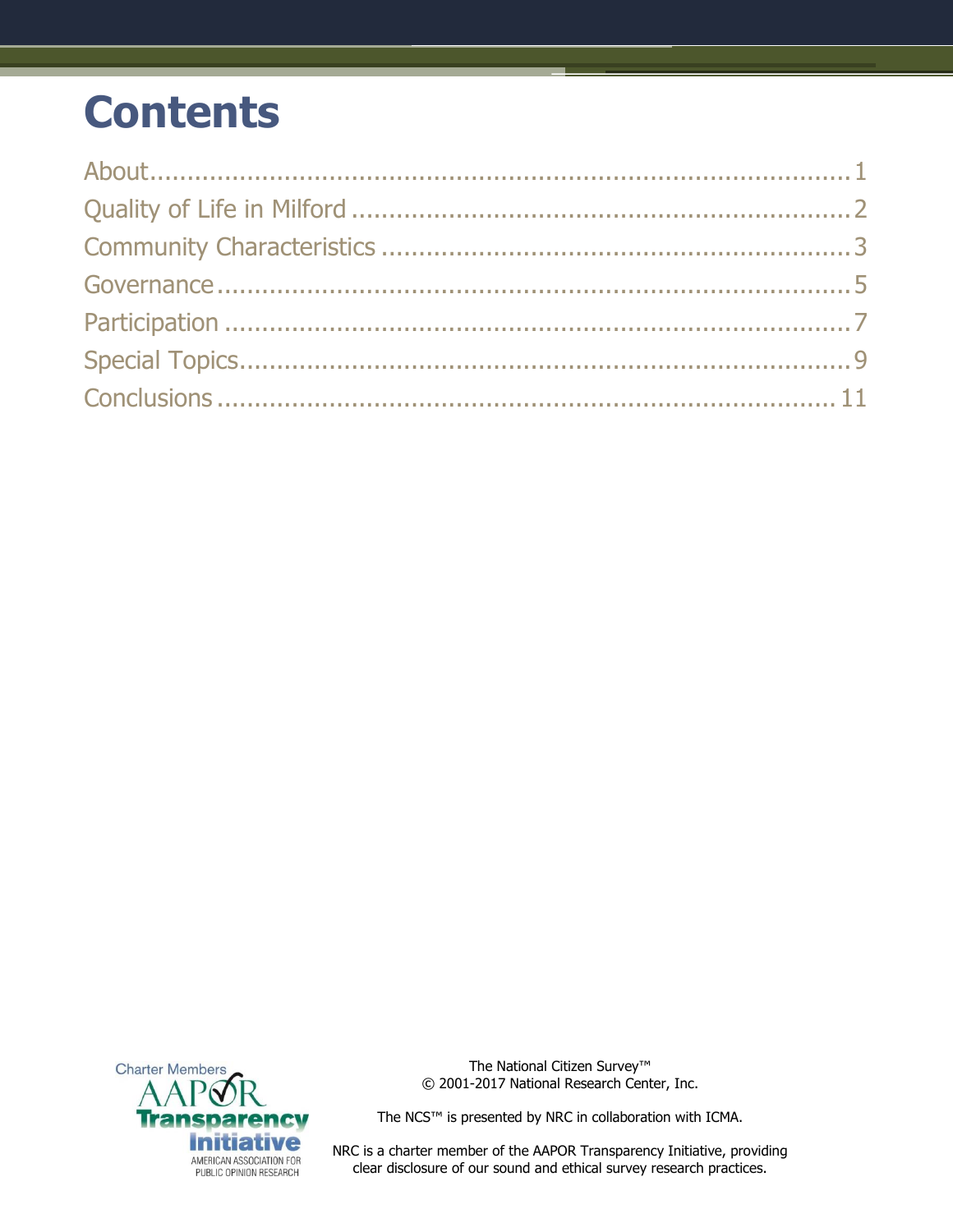# <span id="page-2-0"></span>**About**

The National Citizen Survey™ (The NCS) report is about the "livability" of Milford. The phrase "livable community" is used here to evoke a place that is not simply habitable, but that is desirable. It is not only where people do live, but where they want to live.

Great communities are partnerships of the government, private sector, community-based organizations and residents, all geographically connected. The NCS captures residents' opinions within the three pillars of a community (Community Characteristics, Governance and Participation) across eight central facets of community (Safety, Mobility, Natural Environment, Built Environment, Economy, Recreation and Wellness, Education and Enrichment and Community Engagement).

The Community Livability Report provides the opinions of a representative sample of 411 residents of the City of Milford. The margin of error around any reported percentage is 5% for all respondents. The full description of methods used to garner these opinions can be found in the *Technical Appendices* provided under separate cover.

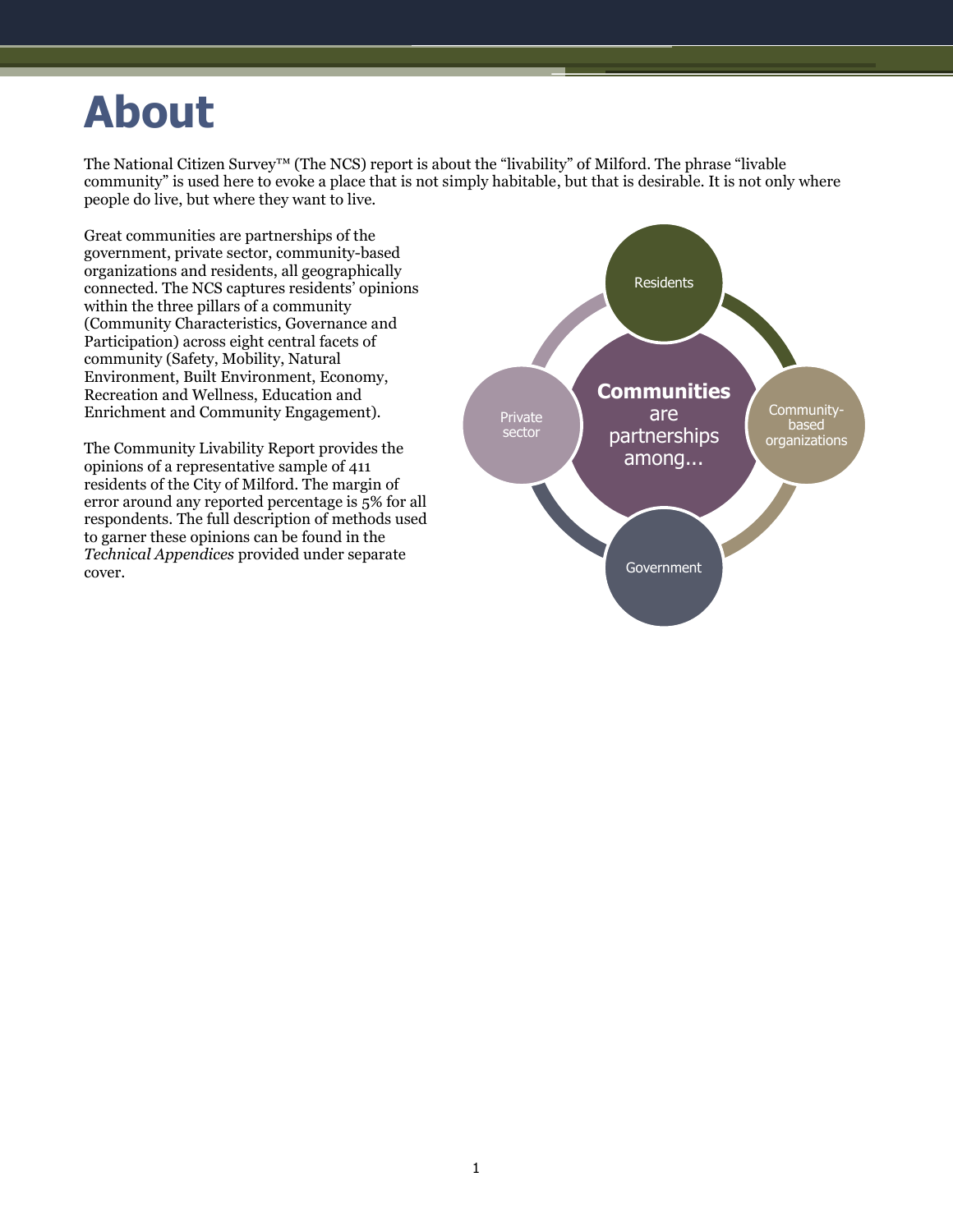# <span id="page-3-0"></span>**Quality of Life in Milford**

A majority of residents rated the quality of life in Milford as excellent or good. This rating was similar to the national benchmark comparison (see Appendix B of the *Technical Appendices* provided under separate cover).

Shown below are the eight facets of community. The color of each community facet summarizes how residents rated it across the three sections of the survey that represent the pillars of a community – Community Characteristics, Governance and Participation. When most



ratings across the three pillars were higher than the benchmark, the color for that facet is the darkest shade; when most ratings were lower than the benchmark, the color is the lightest shade. A mix of ratings (higher and lower than the benchmark) results in a color between the extremes.

In addition to a summary of ratings, the image below includes one or more stars to indicate which community facets were the most important focus areas for the community. Residents identified Safety and Economy as priorities for the Milford community in the coming two years. This overview of the key aspects of community quality provides a quick summary of where residents see exceptionally strong performance and where performance offers the greatest opportunity for improvement. Linking quality to importance offers community members and leaders a view into the characteristics of the community that matter most and that seem to be working best.

Details that support these findings are contained in the remainder of this Livability Report, starting with the ratings for Community Characteristics, Governance and Participation and ending with results for Milford's unique questions.

# **Education and Enrichment Community**  Mobility **Example 20 Mobility Example 20 Mobility Example 20 Mobility Engagement Natural Environment Recreation and Wellness Built Example 2 Safety Environment Economy** Legend **Higher than national benchmark** Similar to national benchmark Lower than national benchmark **\*** Most important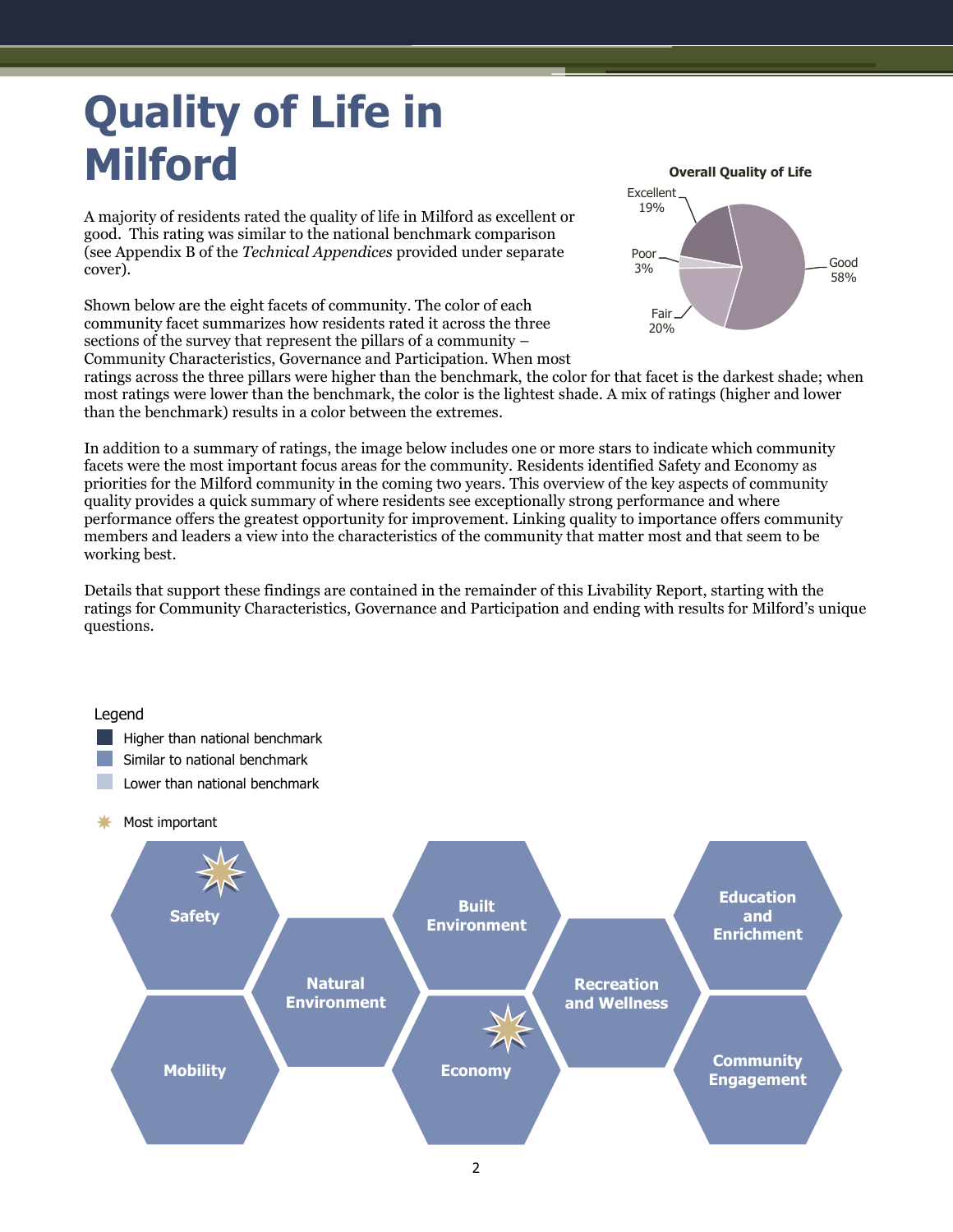# <span id="page-4-0"></span>**Community Characteristics**

### What makes a community livable, attractive and a place where people want to be?

Overall quality of community life represents the natural ambience, services and amenities that make for an attractive community. How residents rate their overall quality of life is an indicator of the overall health of a community. In the case of Milford, 84% rated the City as an excellent or good place to live. Respondents' ratings of Milford as a place to live were similar to ratings in other communities across the nation.

In addition to rating the City as a place to live, respondents rated several aspects of community quality including Milford as a place to raise children and to retire, their neighborhood as a place to live, the overall image or reputation of Milford and its overall appearance. A majority of respondents gave high marks to each aspect and these ratings were similar to ratings in comparison communities.

Delving deeper into Community Characteristics, survey respondents rated over 40 features of the community within the eight facets of Community Livability. At least 6 in 10 respondents rated all aspects of Safety and Natural Environment positively, with comparisons similar to the benchmark. Ratings of Mobility tended to be positive and similar to the benchmark; however, ratings for traffic flow were higher than the benchmark. Fewer Milford residents gave high marks to Milford as a place to visit or recreational opportunities than residents from other communities. Within Education and Enrichment, three of the six facets were lower than the national benchmark and three were similar. Survey respondents rated education and enrichment opportunities, adult education and K-12 education lower than residents in other jurisdictions.



#### *Percent rating positively (e.g., excellent/good)* Comparison to national benchmark



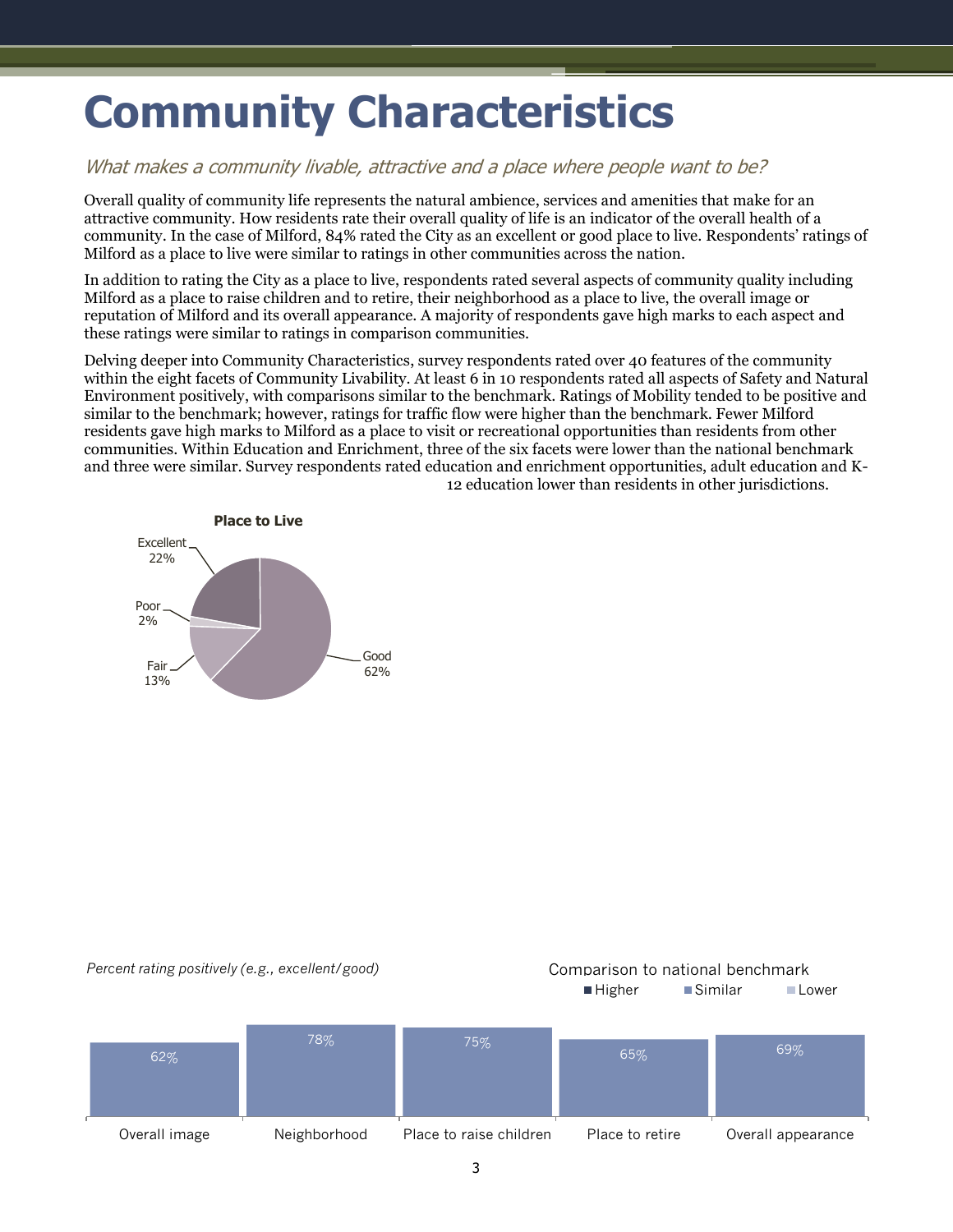## The National Citizen Survey™

### Figure 1: Aspects of Community Characteristics

|                                                                            | <b>SAFETY</b>                                |     |     |     |     |
|----------------------------------------------------------------------------|----------------------------------------------|-----|-----|-----|-----|
| Percent rating positively<br>(e.g., excellent/good,<br>very/somewhat safe) | Overall feeling of safety                    |     |     | 70% |     |
|                                                                            | Safe in neighborhood                         |     |     |     | 91% |
|                                                                            | Safe downtown/commercial area                |     |     |     | 89% |
|                                                                            | <b>MOBILITY</b>                              |     |     |     |     |
|                                                                            | Overall ease of travel                       |     |     |     | 80% |
| Comparison to national                                                     | Paths and walking trails                     |     |     | 61% |     |
| benchmark                                                                  | Ease of walking                              |     |     | 74% |     |
| ■ Higher                                                                   | Travel by bicycle                            |     | 58% |     |     |
|                                                                            | Travel by public transportation              | 31% |     |     |     |
| $\blacksquare$ Similar                                                     | Travel by car                                |     |     |     | 81% |
| ■ Lower                                                                    | Public parking                               |     |     | 61% |     |
|                                                                            | <b>Traffic flow</b>                          |     |     | 65% |     |
|                                                                            | NATURAL ENVIRONMENT                          |     |     |     |     |
|                                                                            | Overall natural environment                  |     |     | 79% |     |
|                                                                            | Cleanliness                                  |     |     | 64% |     |
|                                                                            | Air quality                                  |     |     | 70% |     |
|                                                                            | <b>BUILT ENVIRONMENT</b>                     |     |     |     |     |
|                                                                            | Overall built environment                    |     | 55% |     |     |
|                                                                            | New development in Milford                   |     | 49% |     |     |
|                                                                            | Affordable quality housing                   |     | 41% |     |     |
|                                                                            | Housing options                              |     | 49% |     |     |
|                                                                            | Public places                                |     | 53% |     |     |
|                                                                            | <b>ECONOMY</b>                               |     |     |     |     |
|                                                                            | Overall economic health                      |     | 49% |     |     |
|                                                                            | Vibrant downtown/commercial area             |     | 44% |     |     |
|                                                                            | <b>Business and services</b>                 |     | 52% |     |     |
|                                                                            | Cost of living                               |     | 45% |     |     |
|                                                                            | Shopping opportunities                       |     | 45% |     |     |
|                                                                            | Employment opportunities                     | 27% |     |     |     |
|                                                                            | Place to visit                               |     | 49% |     |     |
|                                                                            | Place to work                                |     | 46% |     |     |
|                                                                            | <b>RECREATION AND WELLNESS</b>               |     |     |     |     |
|                                                                            | Health and wellness                          |     |     | 64% |     |
|                                                                            | Mental health care                           |     | 43% |     |     |
|                                                                            | Preventive health services                   |     |     | 61% |     |
|                                                                            | Health care                                  |     |     | 64% |     |
|                                                                            | Food                                         |     |     | 62% |     |
|                                                                            | Recreational opportunities                   |     | 49% |     |     |
|                                                                            | Fitness opportunities                        |     | 54% |     |     |
|                                                                            | EDUCATION AND ENRICHMENT                     |     |     |     |     |
|                                                                            | Education and enrichment opportunities       |     | 49% |     |     |
|                                                                            | Religious or spiritual events and activities |     |     | 72% |     |
|                                                                            | Cultural/arts/music activities               |     | 55% |     |     |
|                                                                            | Adult education                              | 29% |     |     |     |
|                                                                            | K-12 education                               |     | 58% |     |     |
|                                                                            | Child care/preschool                         |     | 53% |     |     |
|                                                                            | COMMUNITY ENGAGEMENT                         |     |     |     |     |
|                                                                            | Social events and activities                 |     | 53% |     |     |
| Neighborliness                                                             |                                              |     | 49% |     |     |
|                                                                            |                                              | 53% |     |     |     |
| Opportunities to participate in community matters                          |                                              | 55% |     |     |     |
|                                                                            | Opportunities to volunteer                   |     |     | 65% |     |
|                                                                            |                                              |     |     |     |     |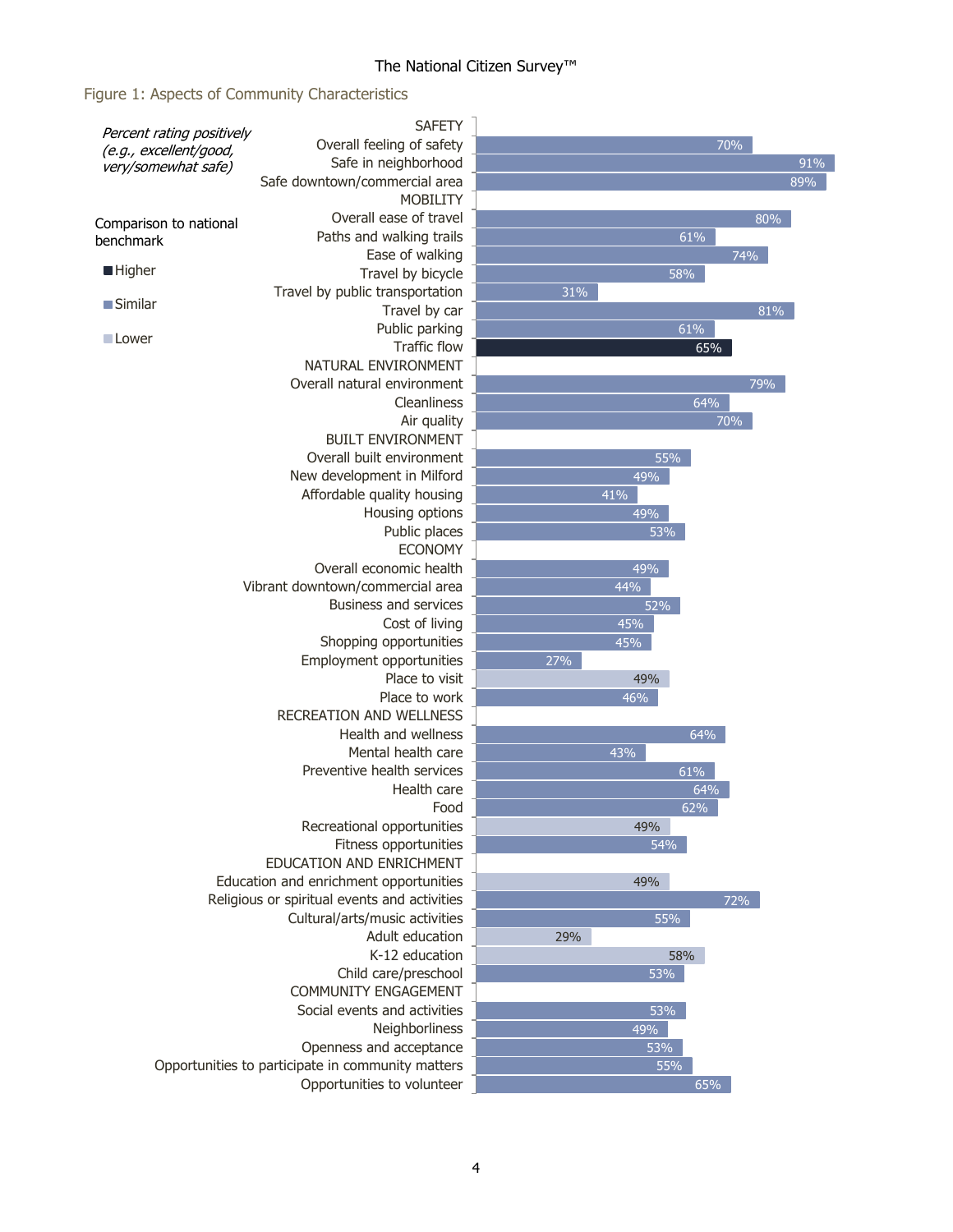# <span id="page-6-0"></span>**Governance**

### How well does the government of Milford meet the needs and expectations of its residents?

The overall quality of the services provided by Milford as well as the manner in which these services are provided is a key component of how residents rate their quality of life. About three-quarters of respondents positively rated the overall quality of services provided by the City while only about one-third positively rated the Federal Government. Despite the disparity, both ratings were similar to the national benchmarks.

Survey respondents also rated various aspects of Milford's leadership and governance. About half of Milford residents or more gave high marks to each aspect and all ratings were similar to ratings in comparison communities.

Respondents evaluated over 30 individual services and amenities available in Milford. Residents rated all but one aspect of Governance similarly to the national benchmarks; ratings for drinking water were lower than ratings observed across the nation. Code enforcement received the lowest marks from residents (39% excellent or good); while fire services received the highest marks (96% excellent or good).

#### **Overall Quality of City Services**



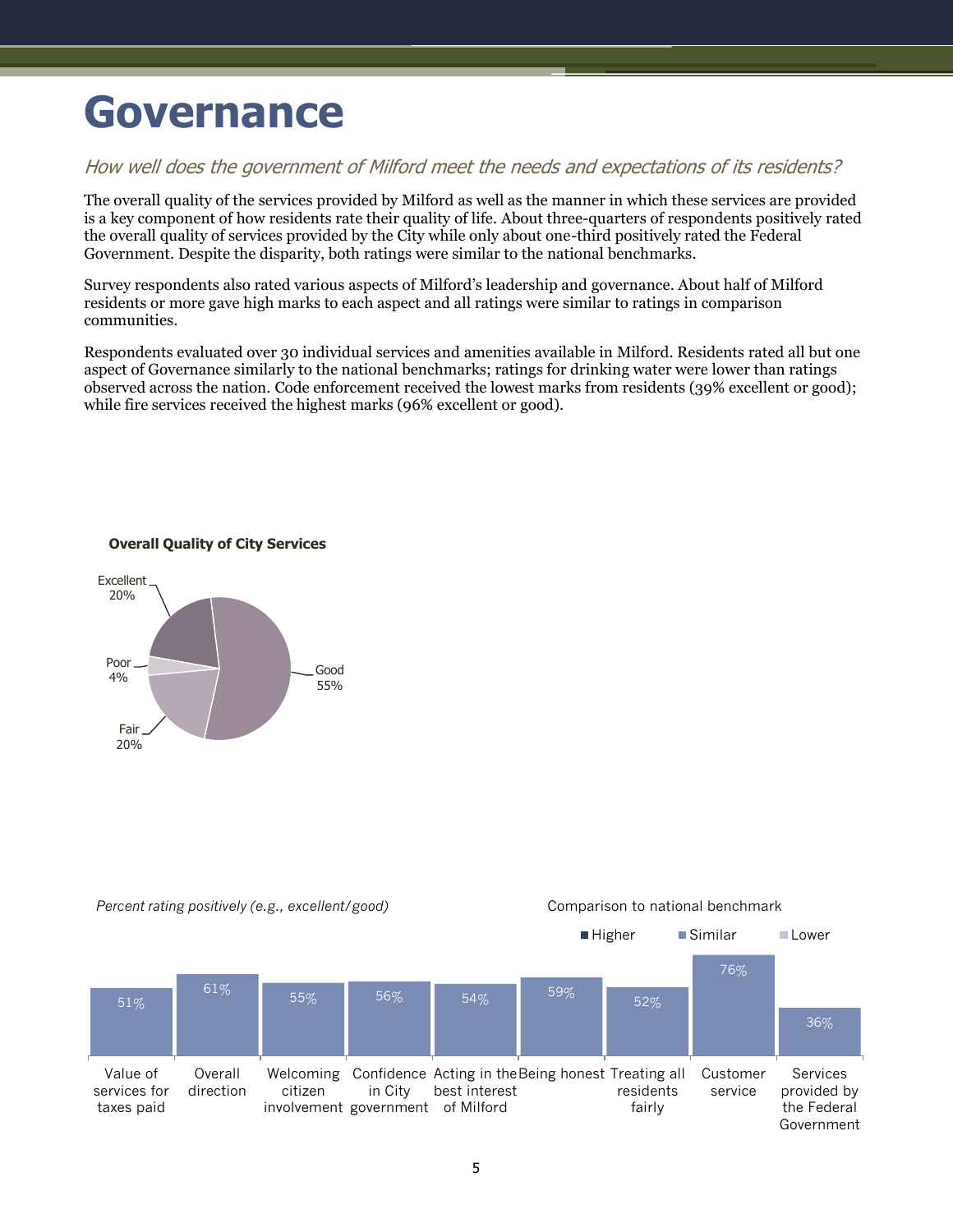#### Figure 2: Aspects of Governance

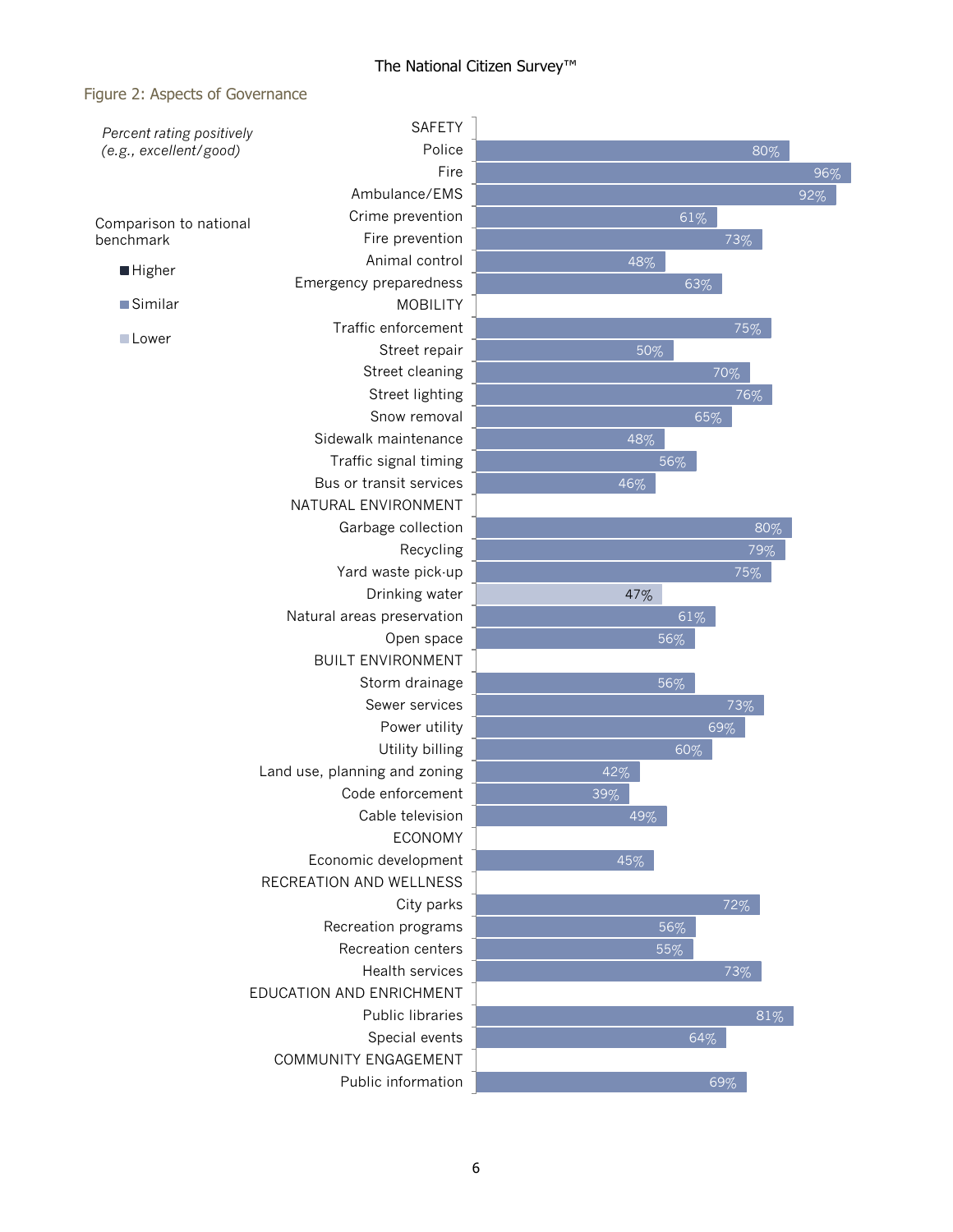# <span id="page-8-0"></span>**Participation**

### Are the residents of Milford connected to the community and each other?

An engaged community harnesses its most valuable resource, its residents. The connections and trust among residents, government, businesses and other organizations help to create a sense of community, a shared sense of membership, belonging and history. About half of the survey respondents gave high marks to the sense of community in Milford; this rating was similar to the benchmark. About 4 in 5 residents were likely to remain in Milford and would recommend living in Milford and about half had contacted a City employee in the last 12 months.

The survey included over 30 activities and behaviors for which respondents indicated how often they participated in or performed each, if at all. Overall, rates of participation tended to be similar to those observed in other communities.

Residents participated most in activities related to the Natural Environment, Recreation and Wellness and Safety; for the most part at least half of residents reported participating in these types activities. Milford residents were neighborly, often visiting or doing favors for each other. Fewer Milford residents reported that they had used public transportation than residents in other communities across the nation. Further, fewer residents had not observed a code violation in Milford compared to national reported rates.



#### **Sense of Community**

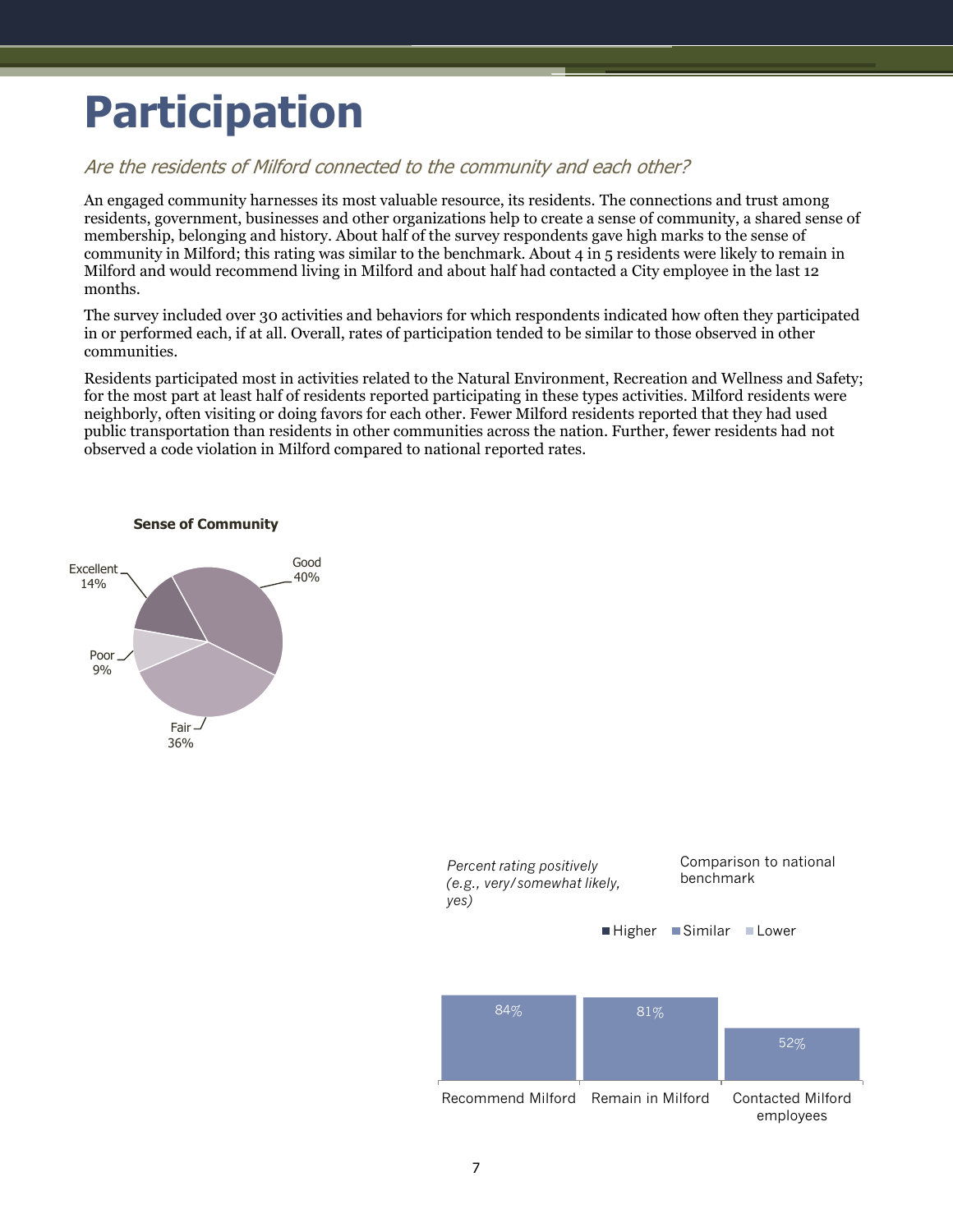### The National Citizen Survey™

### Figure 3: Aspects of Participation

| Percent rating positively                              | <b>SAFETY</b>                                          |  |  |  |  |
|--------------------------------------------------------|--------------------------------------------------------|--|--|--|--|
| (e.g., yes, more than<br>once a month,                 | Stocked supplies for an emergency                      |  |  |  |  |
| always/sometimes)                                      | Did NOT report a crime                                 |  |  |  |  |
|                                                        | Was NOT the victim of a crime                          |  |  |  |  |
| Comparison to national<br>benchmark                    | <b>MOBILITY</b>                                        |  |  |  |  |
|                                                        | Used public transportation instead of driving          |  |  |  |  |
| ■ Higher                                               | Carpooled instead of driving alone                     |  |  |  |  |
| <b>Similar</b>                                         | Walked or biked instead of driving                     |  |  |  |  |
| <b>■Lower</b>                                          | NATURAL ENVIRONMENT                                    |  |  |  |  |
|                                                        | Conserved water                                        |  |  |  |  |
|                                                        | Made home more energy efficient                        |  |  |  |  |
|                                                        | Recycled at home                                       |  |  |  |  |
|                                                        | <b>BUILT ENVIRONMENT</b>                               |  |  |  |  |
|                                                        | Did NOT observe a code violation                       |  |  |  |  |
|                                                        | NOT under housing cost stress                          |  |  |  |  |
|                                                        | <b>ECONOMY</b>                                         |  |  |  |  |
|                                                        | Purchased goods or services in Milford                 |  |  |  |  |
|                                                        | Economy will have positive impact on income            |  |  |  |  |
| Work in Milford                                        |                                                        |  |  |  |  |
|                                                        | RECREATION AND WELLNESS                                |  |  |  |  |
| Used Milford recreation centers<br>Visited a City park |                                                        |  |  |  |  |
|                                                        |                                                        |  |  |  |  |
|                                                        | Participated in moderate or vigorous physical activity |  |  |  |  |
| In very good to excellent health                       |                                                        |  |  |  |  |
|                                                        | EDUCATION AND ENRICHMENT                               |  |  |  |  |
|                                                        | Used Milford public libraries                          |  |  |  |  |
|                                                        | Participated in religious or spiritual activities      |  |  |  |  |
|                                                        | Attended a City-sponsored event                        |  |  |  |  |
|                                                        | <b>COMMUNITY ENGAGEMENT</b>                            |  |  |  |  |
|                                                        | Campaigned for an issue, cause or candidate            |  |  |  |  |
|                                                        | Contacted Milford elected officials                    |  |  |  |  |
|                                                        | Volunteered                                            |  |  |  |  |
|                                                        | Participated in a club                                 |  |  |  |  |
|                                                        | Talked to or visited with neighbors                    |  |  |  |  |
|                                                        | Done a favor for a neighbor                            |  |  |  |  |
|                                                        | Attended a local public meeting                        |  |  |  |  |
| Read or watched local news                             |                                                        |  |  |  |  |
|                                                        | Voted in local elections                               |  |  |  |  |

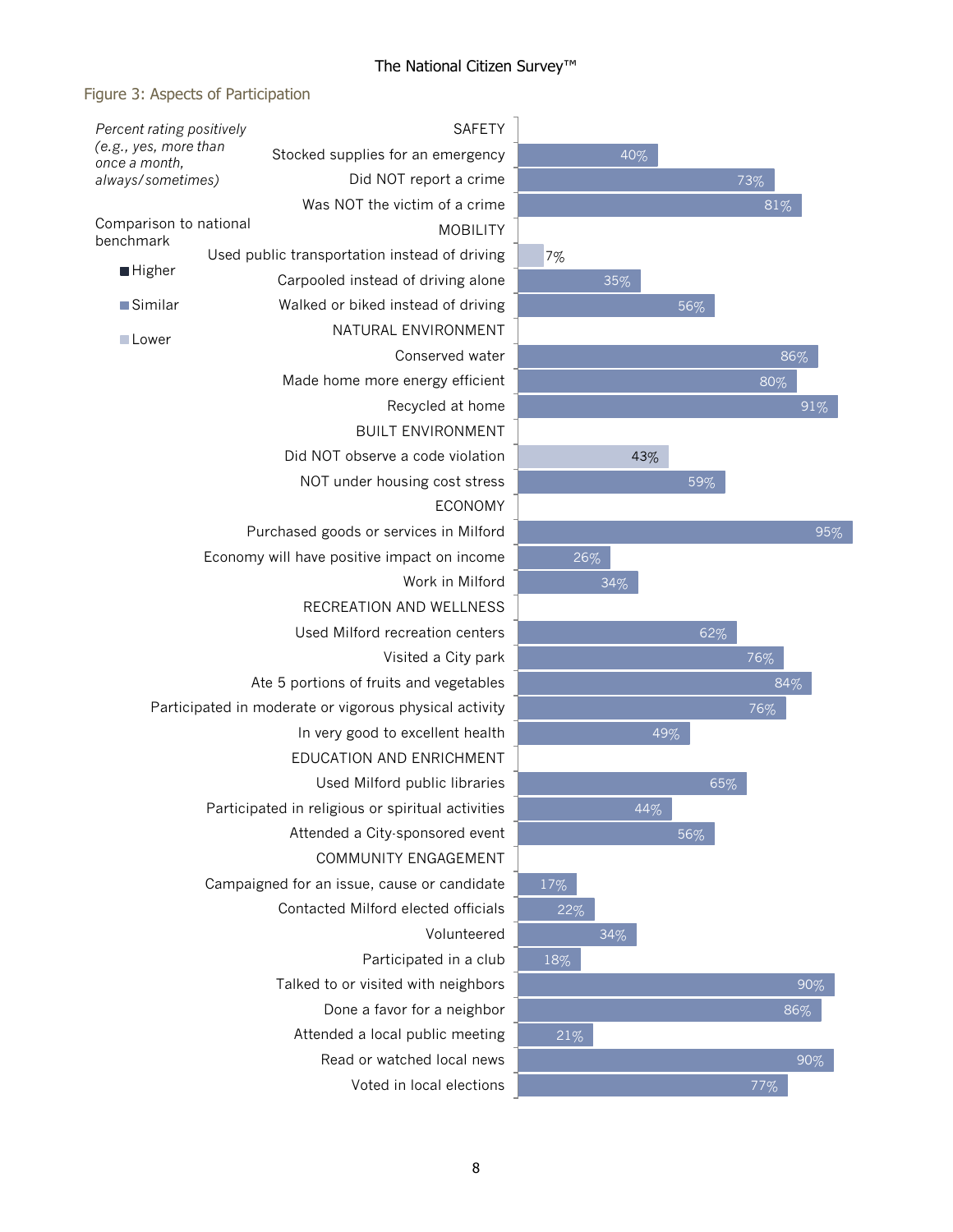# <span id="page-10-0"></span>**Special Topics**

The City of Milford included four custom questions of special interest on The NCS about City focus areas and downtown businesses. The first question asked residents to rate the importance of five potential focus areas. Each focus area was rated as essential or very important by at least 4 in 5 respondents. A majority of survey respondents viewed as essential Safety (ensuring the police force is well-trained and has the necessary equipment, staff, resources and facilities) and Utilities and Environment (e.g., ensuring reliable, sufficient safe water and electric resources, efficient utility use and implementing sustainable practices) . A follow-up question sought residents' support or opposition for additional financial resources for each of the focus areas; more than 4 in 5 residents indicated support for each area. About 7 in 10 strongly supported additional financial resources for Safety and about 6 in 10 strongly supported additional financial resources for Utilities and Environment.

#### Figure 4: City Focus Areas

Please rate how important, if at all, it is for the City of Milford to prioritize each of the following potential focus areas over the next five years:



Figure 5: Additional Financial Resources for Focus Areas

How much do you support or oppose additional financial resources for each of the following areas?

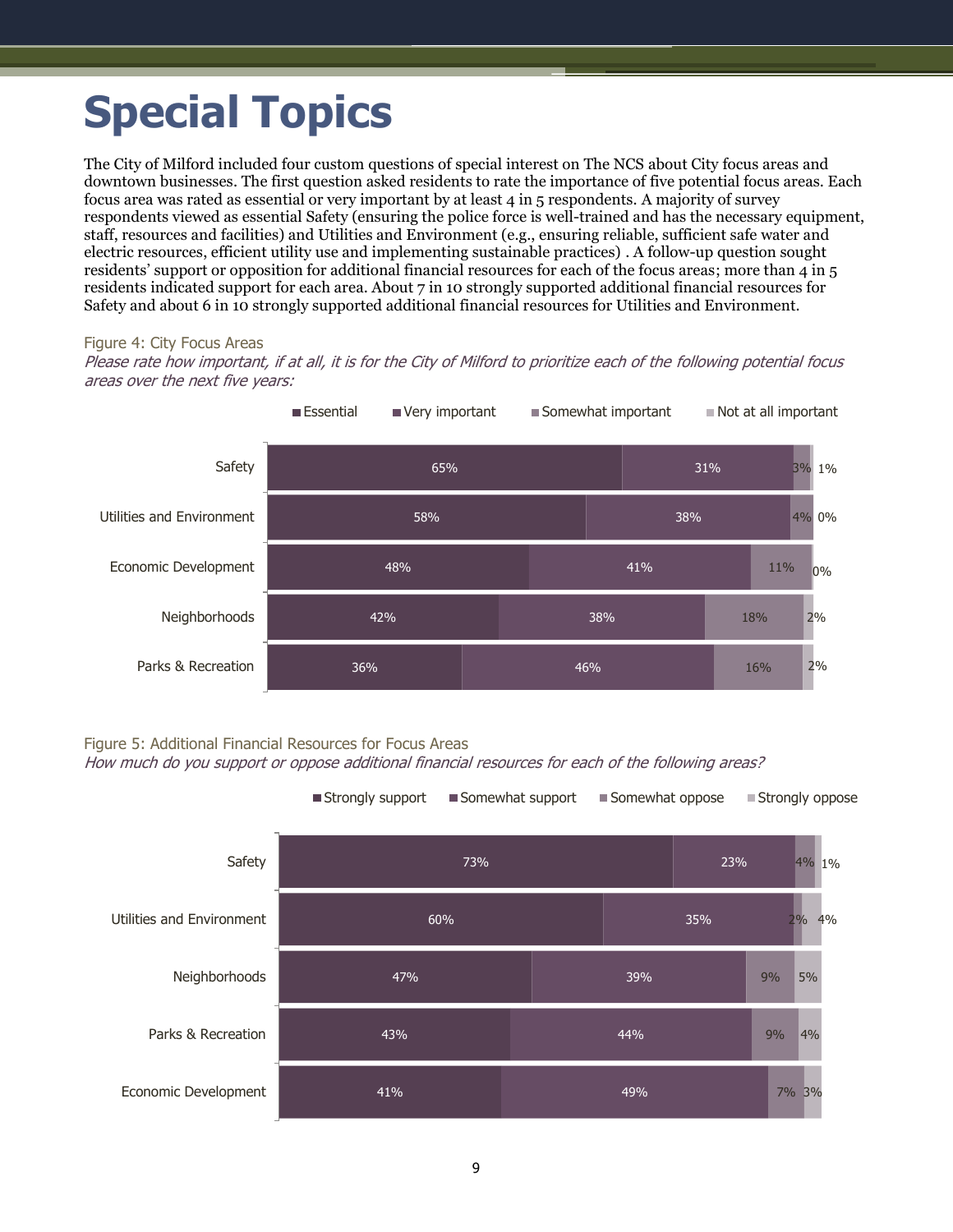#### The National Citizen Survey™

The next questions had to do with Downtown Milford businesses. Residents were asked about their level of participation in "3rd Thursday" events and activities. About half of the respondents were not aware of 3rd Thursday. About 3 in 10 were aware of 3rd Thursday, but had not attended. The remaining 2 in 10 had attended 3rd Thursday at least once in the last 12 months. One final question asked respondents how likely they would be to frequent Downtown Milford businesses on different weekend days or evenings if hours were to be expanded. About half indicated that they would be at least somewhat likely to frequent Downtown businesses if hours were expanded on any of the days/times listed. Residents were most likely to frequent businesses if hours were extended on Saturday afternoons or evenings (with 77% saying they were likely) followed by Friday evenings (68% likely).

#### Figure 6: 3<sup>rd</sup> Thursday Awareness and Attendance

Many Milford businesses stay open for extended hours on the 3<sup>rd</sup> Thursday of each month. Please select the option that comes closest to your level of 3<sup>rd</sup> Thursday events and activities in Downtown Milford in the last 12 months.



#### Figure 7: Expanding Business Hours in Downtown Milford

Downtown Milford businesses could consider expanding their normal hours (most businesses are currently open on weekdays with limited evening and/or weekend hours). How likely, if at all, would you be to frequent Downtown Milford businesses at the following times?